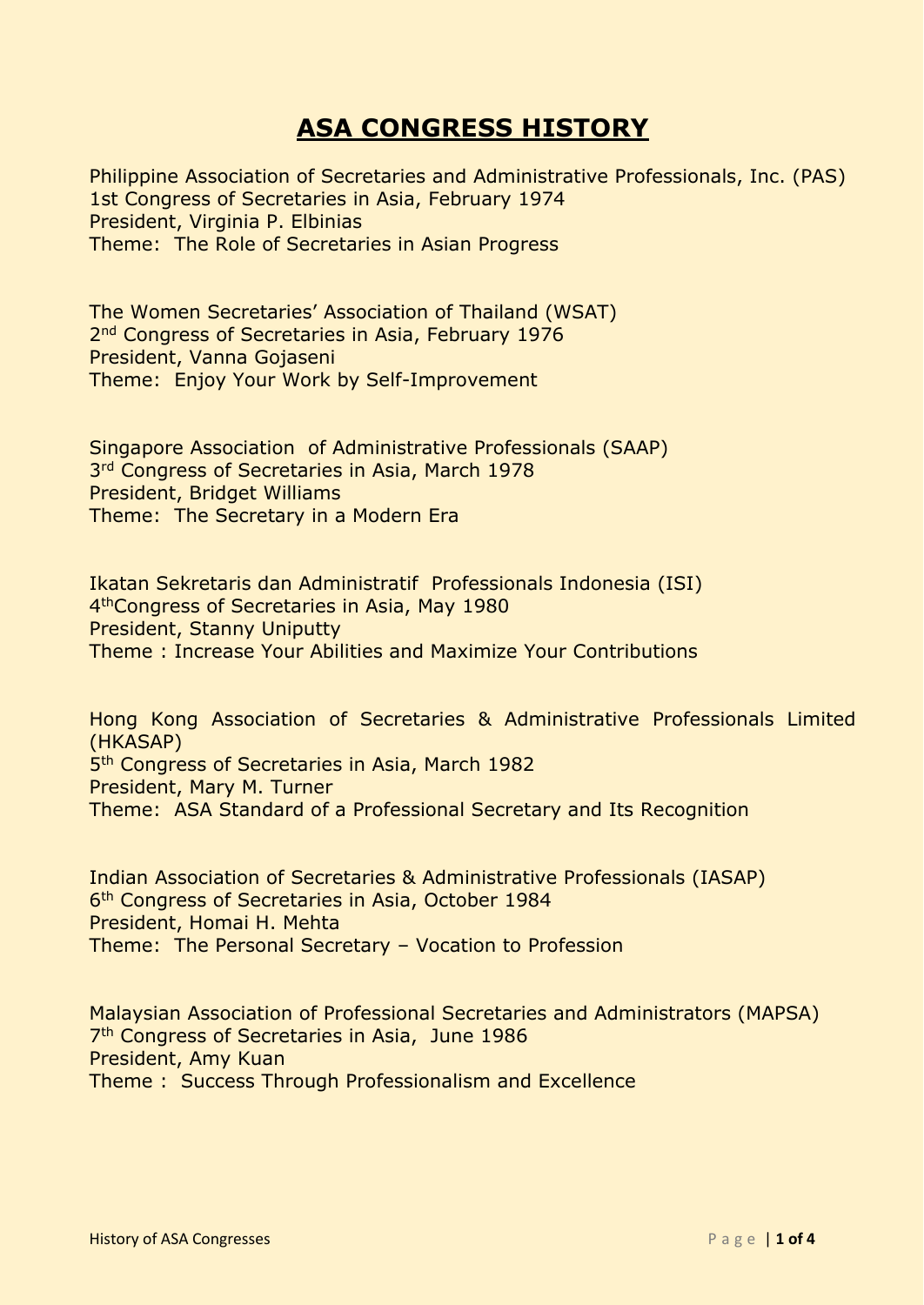Chinese Association of Secretaries and Administrative Professionals (CASAP) 8<sup>th</sup> Congress of Secretaries in Asia, May 1988 President, Lucy Shih Dunn Theme: Moving Ahead in the High-Tech Era

Distinguished Secretaries' Society of Pakistan (DSSP) 9<sup>th</sup> Congress of Secretaries in Asia, May 1990 President, Maharukh Bhiladwala (MOK) Theme: Secretary – Shadow Boss and Prime Mover

Japan Secretaries and Administrative Professionals Association (JSA) 10<sup>th</sup> Congress of Secretaries in Asia, August 1992 President, Reiko Sugita Theme: People Skills – Your Personal Ladder to Success

Philippine Association of Secretaries and Administrative Professionals, Inc. (PAS) 11<sup>th</sup> Congress of Secretaries in Asia, October 1994 President, Milagros Casimiro Theme: The Professional Secretary - Into the 21<sup>st</sup> Century

Association of Secretaries and Administrative Professionals (Brunei) 12<sup>th</sup> Congress of Secretaries in Asia, March 1997 President, Alvina Chung Theme: Unity Towards Professional Development

The Women Secretaries' Association of Thailand (WSAT) 13<sup>th</sup> Congress of Secretaries in Asia, October 1998 President – Sukanya Nimmanheminda Theme: Meeting the Challenges of Change

Sri Lanka Association of Administrative and Professional Secretaries (SLAAPS) 14<sup>th</sup> Congress of Secretaries in Asia Pacific, September 2000 President, Sunethra Jayaratne Theme: Tomorrow Through Today's Eyes

Association of Secretaries and Administrative Professionals (Brunei) 15<sup>th</sup> Congress of Secretaries in Asia Pacific, September 2002 President, Alvina Chung Theme: Challenges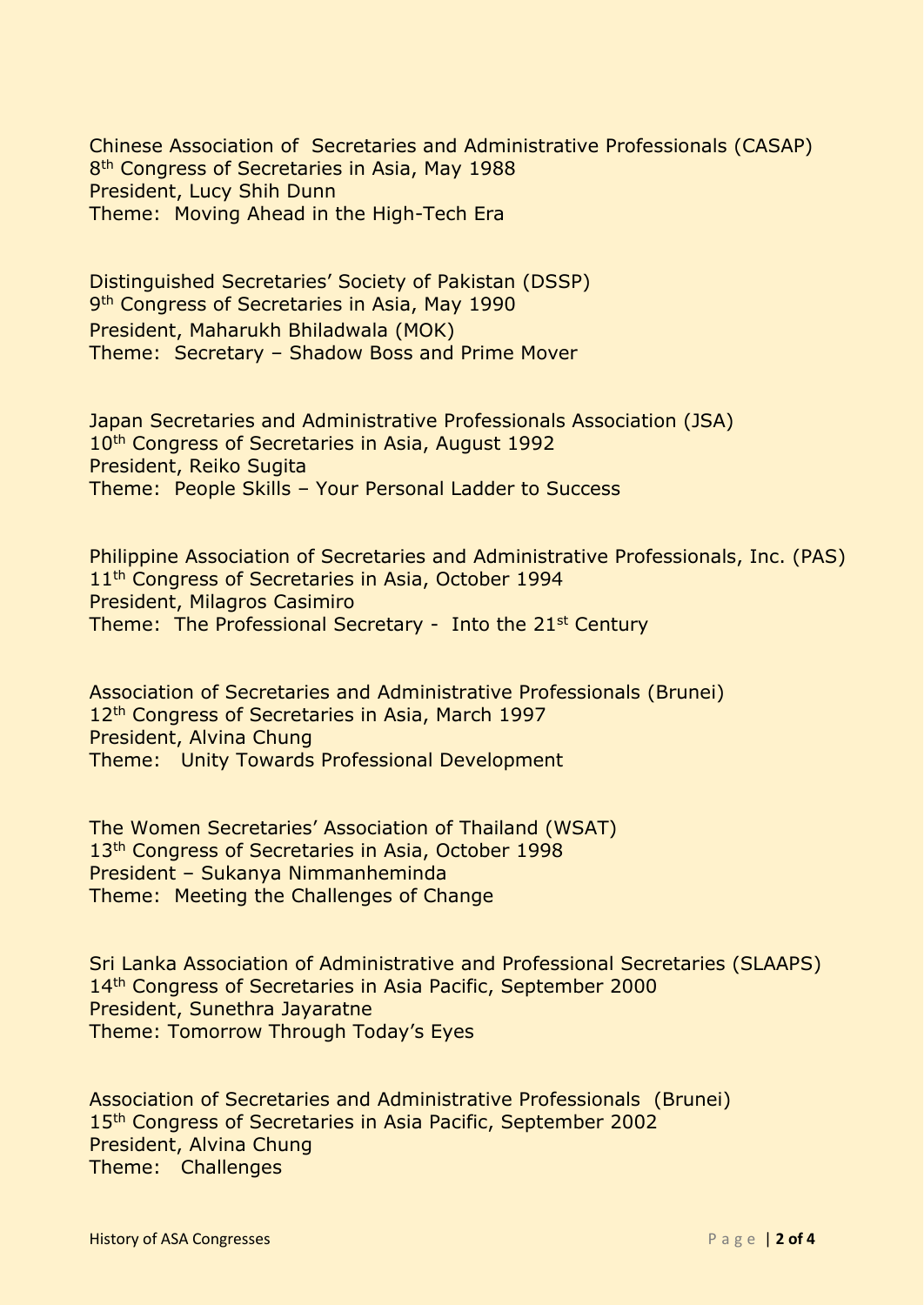Singapore Association of Administrative Professionals ( SAAP) 16<sup>th</sup> Congress of Secretaries in Asia Pacific, August 2004 President, Mary Ho Theme: Strive with Winning Combination

Indian Association of Secretaries and Administrative Professionals (IASAP) 17<sup>th</sup> Congress of Secretaries in Asia Pacific, November 2006 President, Shera Langrana Theme: Mission Excellence

Ikatan Sekretaris dan Administratif Professionals Indonesia (ISI) 18th Congress of Secretaries in Asia Pacific, November 2007 President, Yuniar Aruan Theme: The Art of Leadership Skills for Administrative Professionals

The Malaysian Association of Professional Secretaries and Administrators (MAPSA) 19th Congress of Secretaries in Asia Pacific, October 2008 President, Melissa Ong Theme: Reinventing The Way Forward

The Chinese Association of Secretaries and Administrative Professionals (CASAP) 20th Congress of Secretaries in Asia Pacific, October 2010 President, Jennifer Lee Theme: Leaping Forward in the Changing Workplace

Professional Secretaries' Welfare Association (PSWA) 21<sup>st</sup> Congress of Secretaries in Asia Pacific, September 2012 President, Obaida Kabir Theme: Striving for Excellence - In League with Technology

Distinguished Secretaries' Society of Pakistan (DSSP) 22<sup>nd</sup> Congress of Secretaries in Asia Pacific, September 2014 President, Maharukh Bhiladwala (Mok) Theme: Standing High in Challenging Times!

Philippine Association of Secretaries and Administrative Professionals, Inc. (PAS) 23<sup>rd</sup> Congress of Secretaries in Asia Pacific, September 2016 President, Lilian Coloma Theme: Today's Vision – Tomorrow's Reality